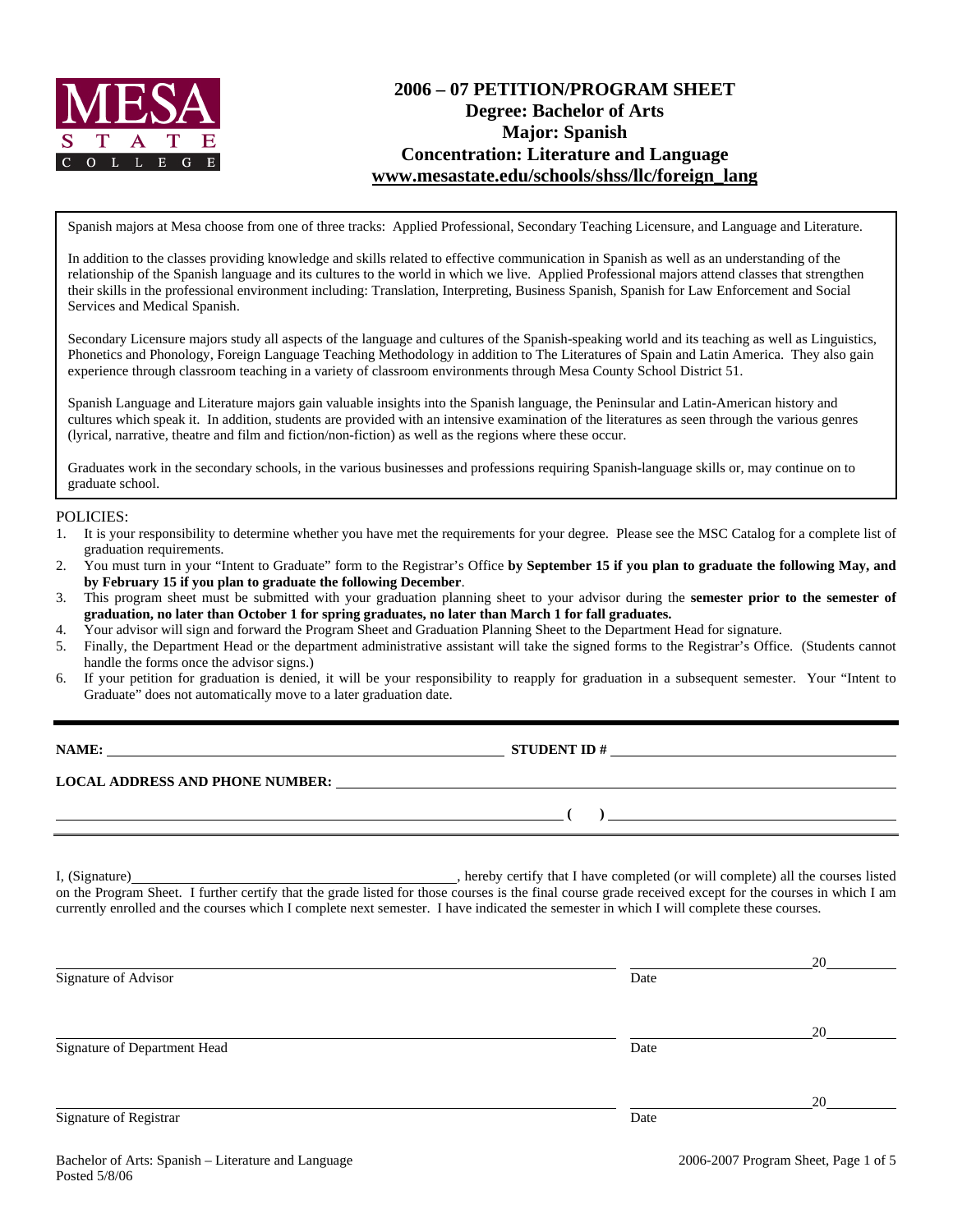- Must earn 120 semester hours and meet the academic residency requirements to earn a baccalaureate degree at Mesa State College.
- Must earn a minimum of 40 semester hours in upper division courses (i.e., 300-level and 400-level courses).
- A cumulative grade point average of 2.0 or higher must be maintained for all courses taken and for all courses in the major.
- When filling out this program sheet a course can only be used once, i.e., no double counting is allowed between categories.
- Excess KINA/HPWE courses beyond the two required and pre-collegiate courses (usually numbered below 100) cannot be used for graduation. • All degree requirements must be completed as described. Any exceptions or substitutions must be recommended in advance by the faculty advisor and approved by the Department Head.
- It is recommended that students work closely with a faculty advisor when selecting courses and scheduling classes prior to registration.
- Students are required to participate in exit examinations or other programs deemed necessary to comply with the college accountability requirement.

General Education Requirements (Minimum of 33 semester hours) See the M.S.C. catalog for the list of courses that meet the general education categories.

| Trns/Subs<br>Credit<br>Course<br>No.<br>Grade<br>Term<br>Year<br>English: ENGL 111 and 112 (6 semester hours, must receive a grade<br>of "C" or higher, must be completed by the time the student has 60<br>semester hours.)<br>*ENGL<br>*ENGL<br>*ENGL 129, Honors English, may be substituted for ENGL 111 and ENGL<br>112. Must earn a grade of "C" or better. May need to take additional electives. | Trns/Subs<br>Credit<br>Course<br>No.<br>Grade<br>Term<br>Year<br>Social and Behavioral Sciences: (6 Semester Hours)<br>Fine Arts: (3 semester hours)                                                                                                                                                                                                                                 |
|----------------------------------------------------------------------------------------------------------------------------------------------------------------------------------------------------------------------------------------------------------------------------------------------------------------------------------------------------------------------------------------------------------|--------------------------------------------------------------------------------------------------------------------------------------------------------------------------------------------------------------------------------------------------------------------------------------------------------------------------------------------------------------------------------------|
| Math: MATH 110 or higher (3 semester hours, must receive a grade<br>of "C" or better, must be completed by the time the student has 60<br>semester hours.)<br><b>MATH</b>                                                                                                                                                                                                                                | Natural Sciences: (6 semester hours)<br>(At least one course must include a lab)                                                                                                                                                                                                                                                                                                     |
| <b>Humanities:</b> (6 semester hours)                                                                                                                                                                                                                                                                                                                                                                    | Applied Studies: (3 semester hours)                                                                                                                                                                                                                                                                                                                                                  |
| Other Requirements (9 semester hours)                                                                                                                                                                                                                                                                                                                                                                    |                                                                                                                                                                                                                                                                                                                                                                                      |
| Kinesiology: (3 Semester Hours)<br>Trns/Subs<br>Term<br>Course<br><u>No.</u><br>Credit<br>Grade<br>Year<br><b>KINE/HPWA</b><br>100<br>$\mathbf{1}$<br>$1\_$<br><b>KINA/HPWE</b><br><b>KINA/HPWE</b><br>1<br>See the M.S.C. catalog for the list of approved KINA/HPWE/Selected DANC<br>courses.                                                                                                          | <b>Bachelor of Arts Degree Distinction:</b> (6 semester hours)<br>(Two consecutive classes in the same foreign language.)<br>Course<br>No.<br>Credit<br>Grade<br>Term<br>Year<br>Trns/Subs<br>$*FLA$<br>3 <sup>7</sup><br>$\mathfrak{Z}$<br>*FLA<br>* FLAS 111 and 112 are suggested.<br>(FLAS 114 & 115 will NOT fulfill this requirement.) (Must receive a grade of "C" or above.) |
| <b>Major Requirements (39 semester hours)</b>                                                                                                                                                                                                                                                                                                                                                            |                                                                                                                                                                                                                                                                                                                                                                                      |
| Spanish Core (27 semester hours)<br>Trns/Subs<br>Course<br><u>No.</u><br>Credit<br>Grade<br>Term<br>Year                                                                                                                                                                                                                                                                                                 | Trns/Subs<br>Course<br><u>No.</u><br>Credit<br>Grade<br>Term<br>Year                                                                                                                                                                                                                                                                                                                 |
| 3 <sup>1</sup><br><b>FLAS</b><br>301<br><b>FLAS</b><br>302<br>$\frac{3}{2}$<br><b>FLAS</b><br>$\frac{3}{2}$<br>311<br><b>FLAS</b><br>312<br>$\frac{3}{2}$<br>3 <sup>7</sup><br><b>FLAS</b><br>314                                                                                                                                                                                                        | 321<br>3 <sup>7</sup><br><b>FLAS</b><br>322<br><b>FLAS</b><br>3<br><b>FLAS</b><br>411<br>$\frac{3}{2}$<br>498<br>3 <sup>7</sup><br><b>FLAS</b>                                                                                                                                                                                                                                       |
| Continued on page 3                                                                                                                                                                                                                                                                                                                                                                                      |                                                                                                                                                                                                                                                                                                                                                                                      |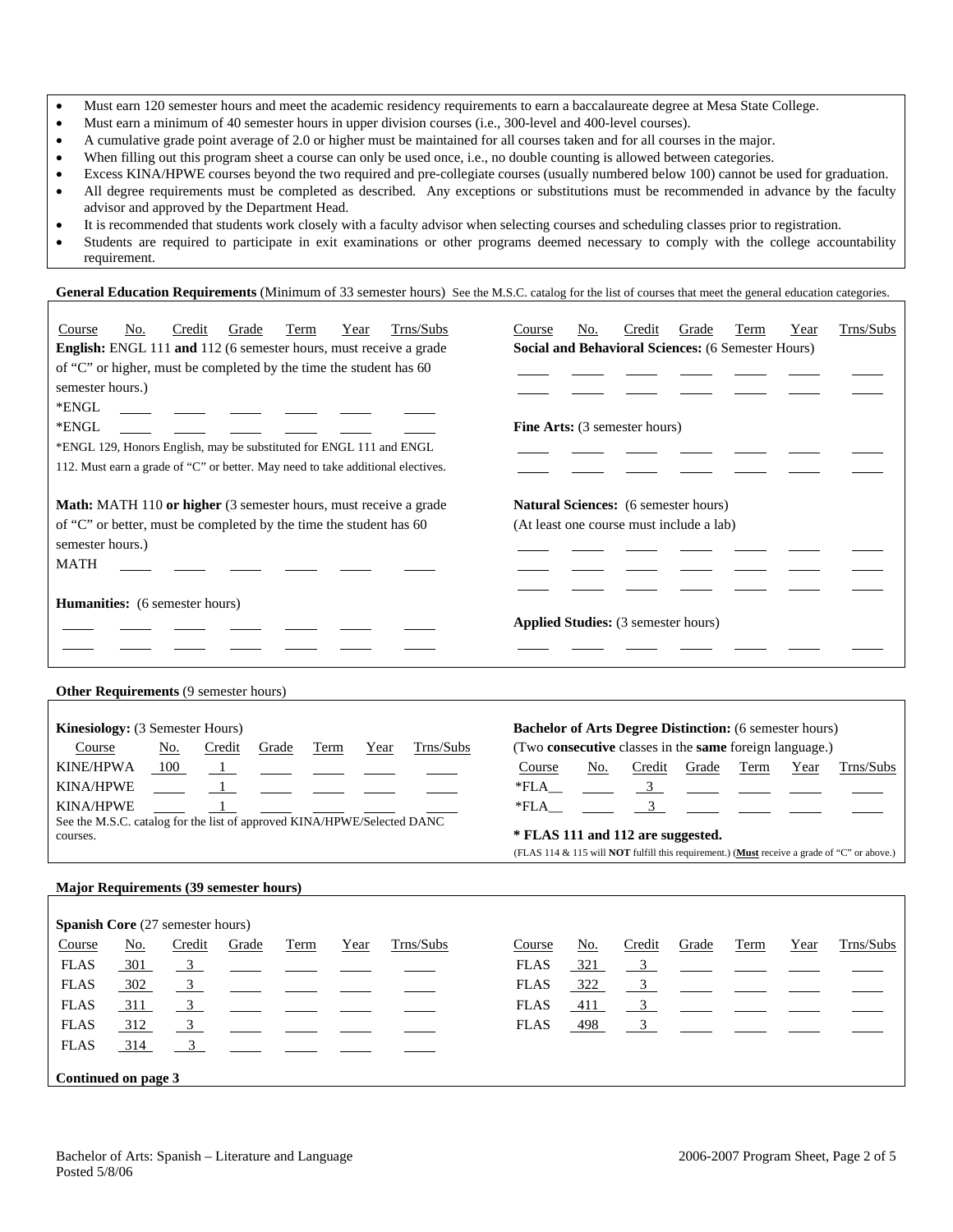|               | <b>Concentration in Literature and Language (12 Semester Hours)</b> |        |       |      |      |           |  |             |            |        |       |      |      |           |
|---------------|---------------------------------------------------------------------|--------|-------|------|------|-----------|--|-------------|------------|--------|-------|------|------|-----------|
| <b>Course</b> | No.                                                                 | Credit | Grade | Term | Year | Trns/Subs |  | Course      | <u>No.</u> | Credit | Grade | Term | Year | Trns/Subs |
| <b>FLAS</b>   | 421                                                                 |        |       |      |      |           |  | <b>FLAS</b> | 423        |        |       |      |      |           |
| <b>FLAS</b>   | 422                                                                 |        |       |      |      |           |  | <b>FLAS</b> | 441        |        |       |      |      |           |
|               |                                                                     |        |       |      |      |           |  |             |            |        |       |      |      |           |

| Electives (All college level courses appearing on your final transcript, not listed above that will bring your total semester hours to 120 hours.<br>Excludes KINA/HPWE activity courses.) (39 semester hours; 1 hour of upper division may be needed.) |     |        |       |      |      |           |        |     |        |       |      |      |           |
|---------------------------------------------------------------------------------------------------------------------------------------------------------------------------------------------------------------------------------------------------------|-----|--------|-------|------|------|-----------|--------|-----|--------|-------|------|------|-----------|
| Course                                                                                                                                                                                                                                                  | No. | Credit | Grade | Term | Year | Trns/Subs | Course | No. | Credit | Grade | Term | Year | Trns/Subs |
|                                                                                                                                                                                                                                                         |     |        |       |      |      |           |        |     |        |       |      |      |           |
|                                                                                                                                                                                                                                                         |     |        |       |      |      |           |        |     |        |       |      |      |           |
|                                                                                                                                                                                                                                                         |     |        |       |      |      |           |        |     |        |       |      |      |           |
|                                                                                                                                                                                                                                                         |     |        |       |      |      |           |        |     |        |       |      |      |           |
|                                                                                                                                                                                                                                                         |     |        |       |      |      |           |        |     |        |       |      |      |           |
|                                                                                                                                                                                                                                                         |     |        |       |      |      |           |        |     |        |       |      |      |           |
|                                                                                                                                                                                                                                                         |     |        |       |      |      |           |        |     |        |       |      |      |           |
|                                                                                                                                                                                                                                                         |     |        |       |      |      |           |        |     |        |       |      |      |           |

#### **GRADUATION INFORMATION**

See the "Undergraduate Graduation Requirements" in the Mesa State College catalog for additional graduation information.

**GENERAL EDUCATION REQUIREMENTS** (Minimum of 33 Semester Hours) See current Mesa State College catalog for list of courses that fulfill the requirements below. If one (or more) of the selections below is required in your major, you must use it to fulfill the major requirement and **make a different selection to meet the general education requirement. The courses may not be used to fulfill both requirements.**

**English – 6** Semester Hours (Must be **completed** before student has 60 semester hours. Must receive grade of "C" or above.) ENGL 111 **and** ENGL 112 **or** ENGL 129 *(by permission)*

**Mathematics – 3** Semester Hours chosen from: MATH 110 **or higher** (Must be **completed** before student has 60 semester hours. Must receive grade of "C" or above.)

**Humanities – 6** semester hours

**Social and Behavioral Sciences – 6** semester hours

**Fine Arts – 3** semester hours

**Natural Sciences – 6** semester hours (At least one course must include a lab.)

**Applied Studies – 3** semester hours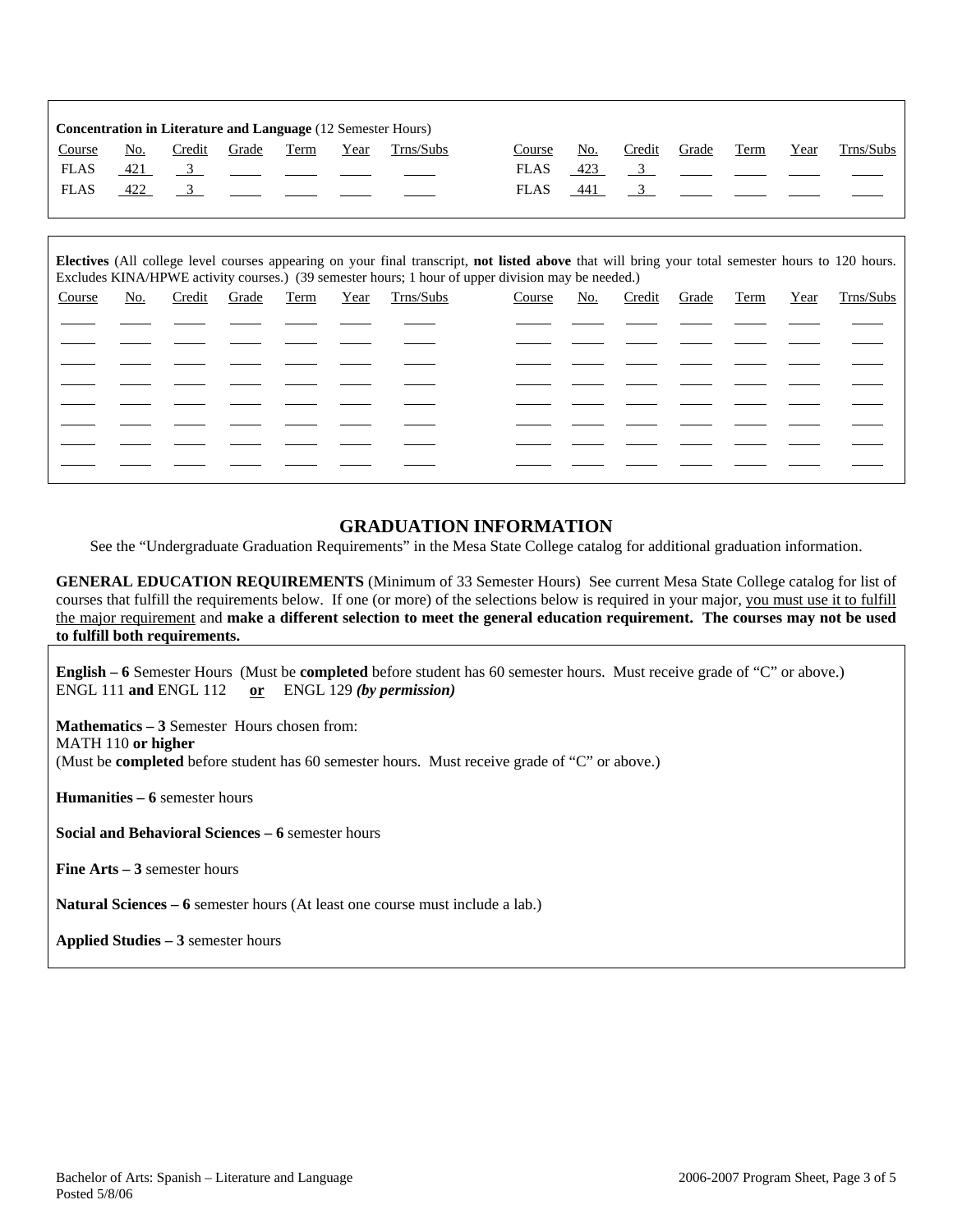# **OTHER REQUIREMENTS** (9 Semester Hours)

#### **Kinesiology – 3** Semester Hours

Each student must take KINE/HPWA 100 together with two KINA/HPWE/Selected DANC courses. See current catalog for listing.

#### **Degree Distinction – 6** Semester Hours **(FLAS 111 and 112 are suggested)**

Select from one of the following sequences: FLAF 111 *followed by* FLAF 112 **or** FLAG 111 *followed by* FLAG 112 **Or** FLAS 111 *followed by* FLAS 112 **or** Two **consecutive** classes in the **same** foreign language. \*(FLAS 114 & 115 will **NOT** fulfill this requirement. **Must** receive a grade of "C" or above in **both** classes.)

# **Spanish – Literature and Language** (39 Semester Hours)

# **Spanish Core** (27 Semester Hours)

FLAS 301 Advanced Spanish Grammar FLAS 302 Advanced Spanish Composition FLAS 311 History and Culture of Spain FLAS 312 History and Culture of Latin America FLAS 314 Advanced Spanish Conversation FLAS 321 Introduction to the Literature of Spain FLAS 322 Introduction to the Literature of Latin America FLAS 411 Spanish and the Nature of Language FLAS 498 Spanish Practicum

## **Concentration in Literature and Language** (12 Semester Hours)

FLAS 421 Hispanic Poetry FLAS 422 Hispanic Prose FLAS 423 Hispanic Drama and Film FLAS 441 Spanish Phonetics and Phonology

## **General Electives: 39 Semester Hours;** 1 hour of upper division are needed.

Students are required to participate in exit examinations or other programs deemed necessary to comply with the college accountability requirement. All degree requirements must be completed as described above. Any exceptions or substitutions must be recommended in advance by the faculty advisor and approved by the Department Head.